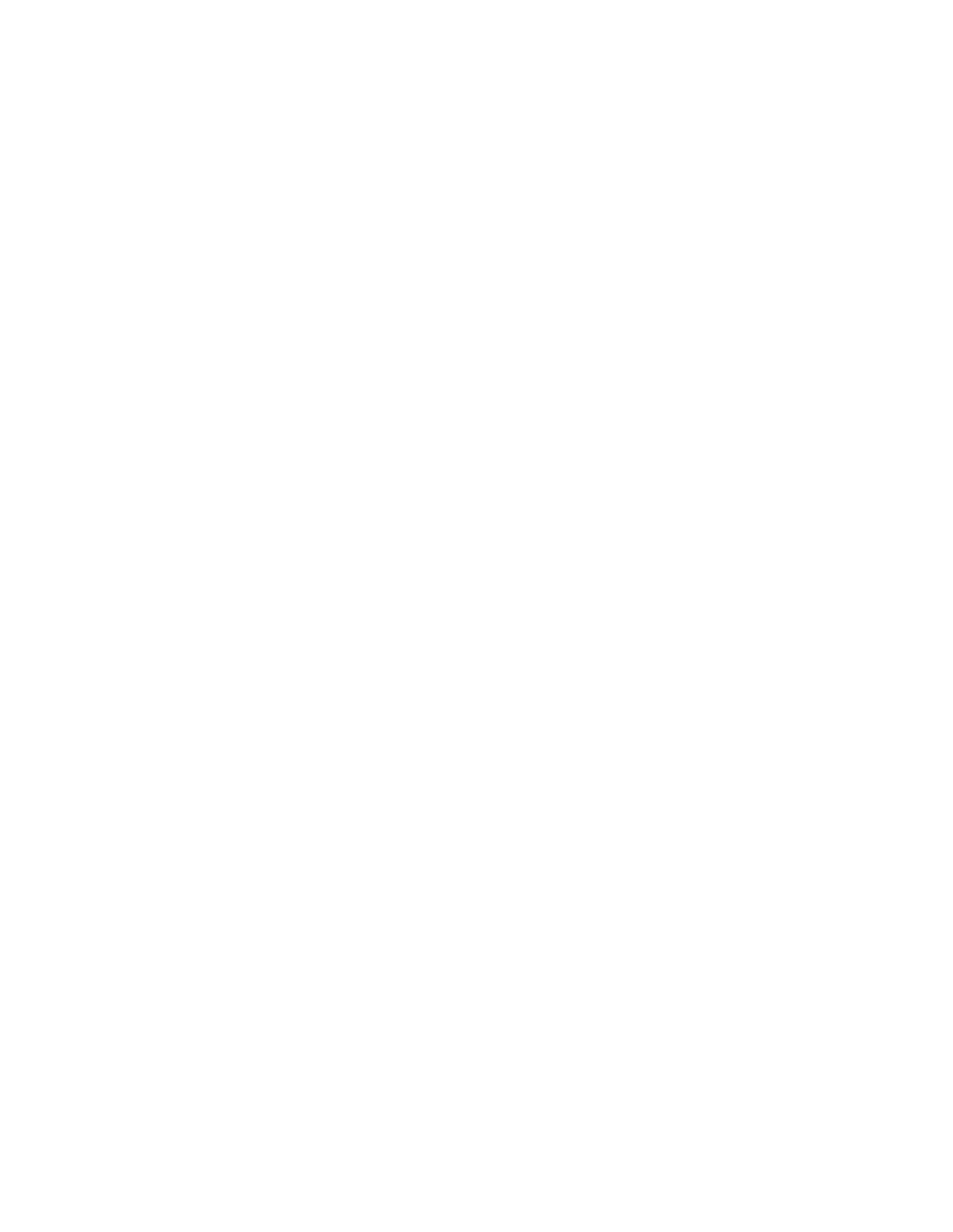

population; the current standard requires one District-approved first aid supply kit for every 400 individuals on campus

- 4. Search and Rescue (SAR) supplies and equipment for each SAR team, including personal protective equipment (PPE) for all team members
- 5. Identification of sanitary facilities, separated by gender, with adequate sanitation supplies
- 6. Classroom emergency supplies
- 7. Sufficient number of hand-held radios available for emergency use
- 8. School emergency documents
- III. Administrative Certification

Each semester, principals are to use the included checklist (Attachment A), and certify the contents of their emergency bin, using the Administrator Online Certification system. Supplies should be stocked in adequate amounts (at least to district minimum standards as specified in this document), organized, in good working order, and within applicable expiration guidelines. Schools can use the sample inventory list of emergency supplies (Attachment D) to assist with this process.

Coordination of all emergency preparedness site efforts must include participation and access by all site users, including Early Education Centers, Adult Schools, and Beyond the Bell before and after-school programs (i.e. Youth Services, LA's Best, Ready-Set-Go, Youth Development Program, Woodcraft Rangers, etc.).

Any time that there are students on a campus, emergency supplies must be accessible to support the students during an emergency. This access must be combined with training and drills so that students and staff have the skills, knowledge, and tools that successful emergency response demands.

IV. Water

LAUSD has established the following "minimum standard" formula for calculating each site's emergency water needs: one-half gallon per person (students and staff) per day for three days. This quantity of water is in addition to any inventory of milk, juice, and/or other beverages normally carried as part of the site's ongoing inventory.

Example: Based on the above formula, the quantity of emergency water to be stored for a site housing a total of 520 students and staff would be:

> 520 x 0.5 gallon per day per person x 3 days  $= 780$  gallons, or 14 drums (55-gallon each) of treated water

During an emergency, the following precautions should be taken to preclude the ingestion of contaminated water, which may cause illness: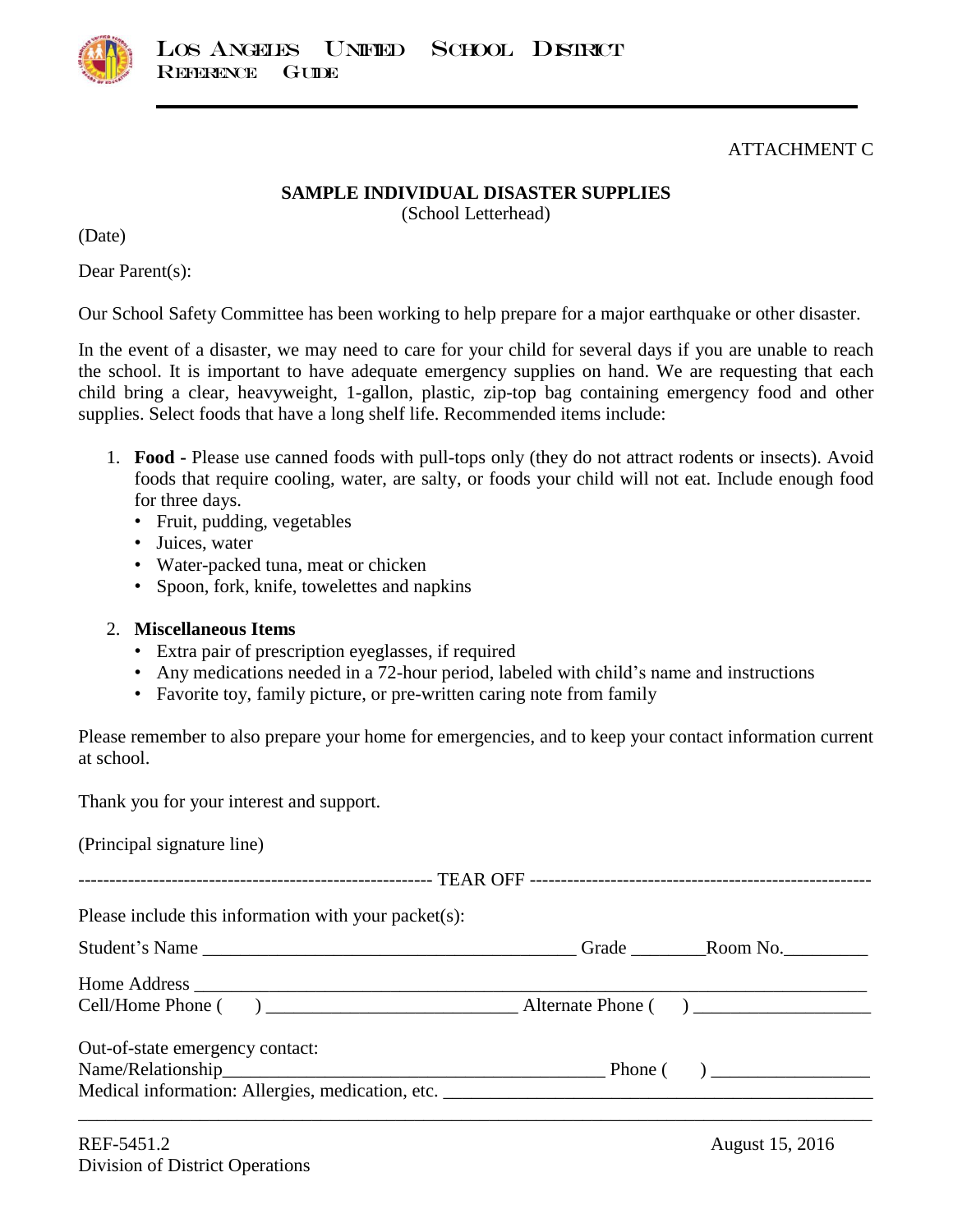

- 1. Do not use water from swimming pools or boilers. Chemicals that are added to this water make it unsafe to drink and may cause illness, even if water is boiled.
- 2. Water drained from water heaters may have an off-color, odor or taste. It is preferable to keep fresh supplies of potable water.
- 3. Be suspicious of stale-smelling or cloudy water.
- 4. Untreated stored tap water must be changed every six months. During an emergency, if water quality is ever in question, purify before use according to the chart below.
- 5. Purification can be accomplished with plain chlorine bleach. CAUTION: DO NOT USE GRANULAR OR SCENTED BLEACHES, COLOR-SAFE BLEACH OR BLEACH WITH ADDED CLEANERS; THEY ARE POISONOUS. To purify water with chlorine bleach, use the following formula:

| <b>Amount of Water</b> | Clear Water            | Cloudy Water  |
|------------------------|------------------------|---------------|
| 1 Quart                | 2 drops                | 4 drops       |
| 1 Gallon               | 8 drops                | 16 drops      |
| 5 Gallons              | $\frac{1}{2}$ teaspoon | 1 teaspoon    |
| 55 Gallons             | 2 tablespoons          | 2 tablespoons |

Because most water stored at schools is in 55-gallon barrels, the containers are too heavy to move. Schools will need to pump the water from the barrels into water carriers and set up water stations. The District supplies 55-gallon drums to schools for storage of water to be used in case of an emergency. Storage of water in containers should be done carefully and efficiently to maximize storage time and to ensure that water will remain usable when needed.

A. The 55-gallon supply drums must be clean and meet Food and Drug Administration (FDA) and Department of Transportation (DOT) requirements for contact with food and water. When filling brand new drums, open the cap and turn the barrel over to remove plastic pieces, which may have chipped off during delivery. When refilling drums, use an electric pump available through your Maintenance and Operations Area Office to empty the drums for water replacement.

 Clean the barrels and flush them out with water or a 1:10 bleach/water solution before use. Because filled water barrels weigh over 400 pounds, they should first be positioned in the emergency bin while empty, and then filled in place. Care should be taken to position the water barrel so the opening that the pump will use will not be blocked by a fixed object such as a shelf.

B. Fill each drum to the top with clean tap water. To avoid contamination, the hose should not come in contact with the water in the drum. If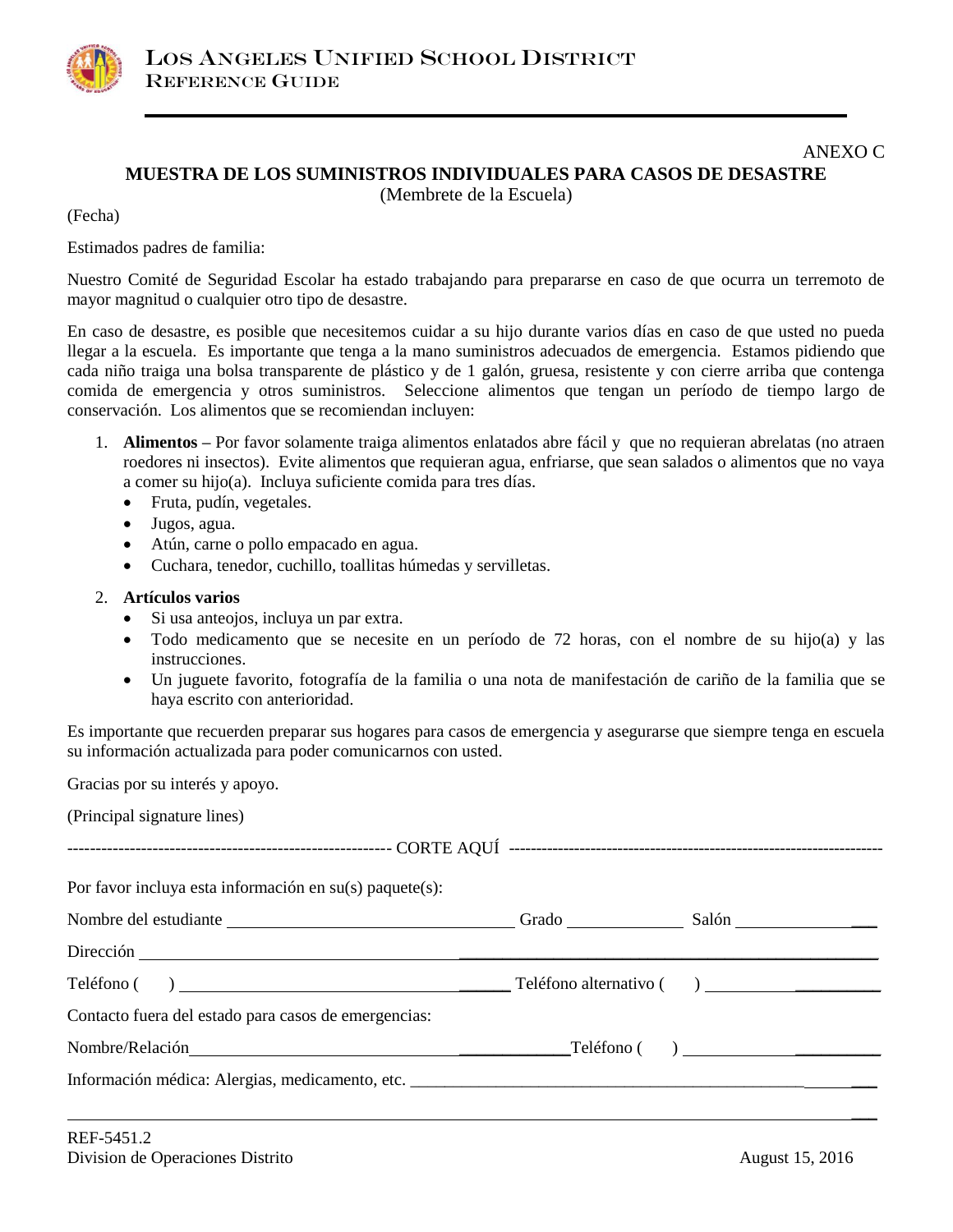

possible, use a new hose and store it with the water drums for future use.

- C. Chemically purify water with fresh, unscented liquid chlorine household bleach (5.25% sodium hypochlorite) after filling barrels.
	- 1. Use 2 Tablespoons of plain, liquid chlorine bleach per 55-gallon drum. DO NOT OVERTREAT.
	- 2. For treatment of water in other sized containers, refer to the American Red Cross web site: www.redcross.org.
- D. Secure the cap tightly to ensure an airtight seal. When replacing the plugs (also called bungs) in the barrel, please note that each barrel has two different-sized threads in the openings. Make sure to use the correct plug for the corresponding hole. Do not force or cross-thread the plugs, as the drum will not seal completely.
- E. Label the drums using the provided label (Attachment B) and a permanent black marker. Use Attachment B as a master; fill in the information and make enough copies for all the drums that are being treated. Tape the labels to the drums. Unlabeled drums are to be considered expired.
- F. Inspect the drums during regularly scheduled earthquake drills. Check for leakage and ensure that caps are tightly sealed. If leaks are detected, drums should not be used to store drinking water. Replace leaking drums with new FDA-approved drums.
- G. Liquid chlorine bleach loses strength over time and the bleach supply in the emergency bin should be replaced regularly at each scheduled earthquake drill. Mark the date on the new bleach bottle, as you replace your supply.
- H. If the water is treated with a product other than bleach, write that information on the label and attach a copy of the product's information sheet to the barrel. It is important for future users to know how the water was treated. Ensure that the alternative product is approved for use by the Office of Environmental Health and Safety (OEHS). If you have any questions about products approved to treat drinking water, call OEHS at (213) 241-3199.
- I. Drums should be stored in an accessible location and out of direct sunlight. Store wrenches, pumps, extra bleach container and a measuring spoon with the drums, along with a copy of this reference guide. Do not stack filled water barrels atop one another.
- J. Well-sealed and properly treated water may be stored for up to three years.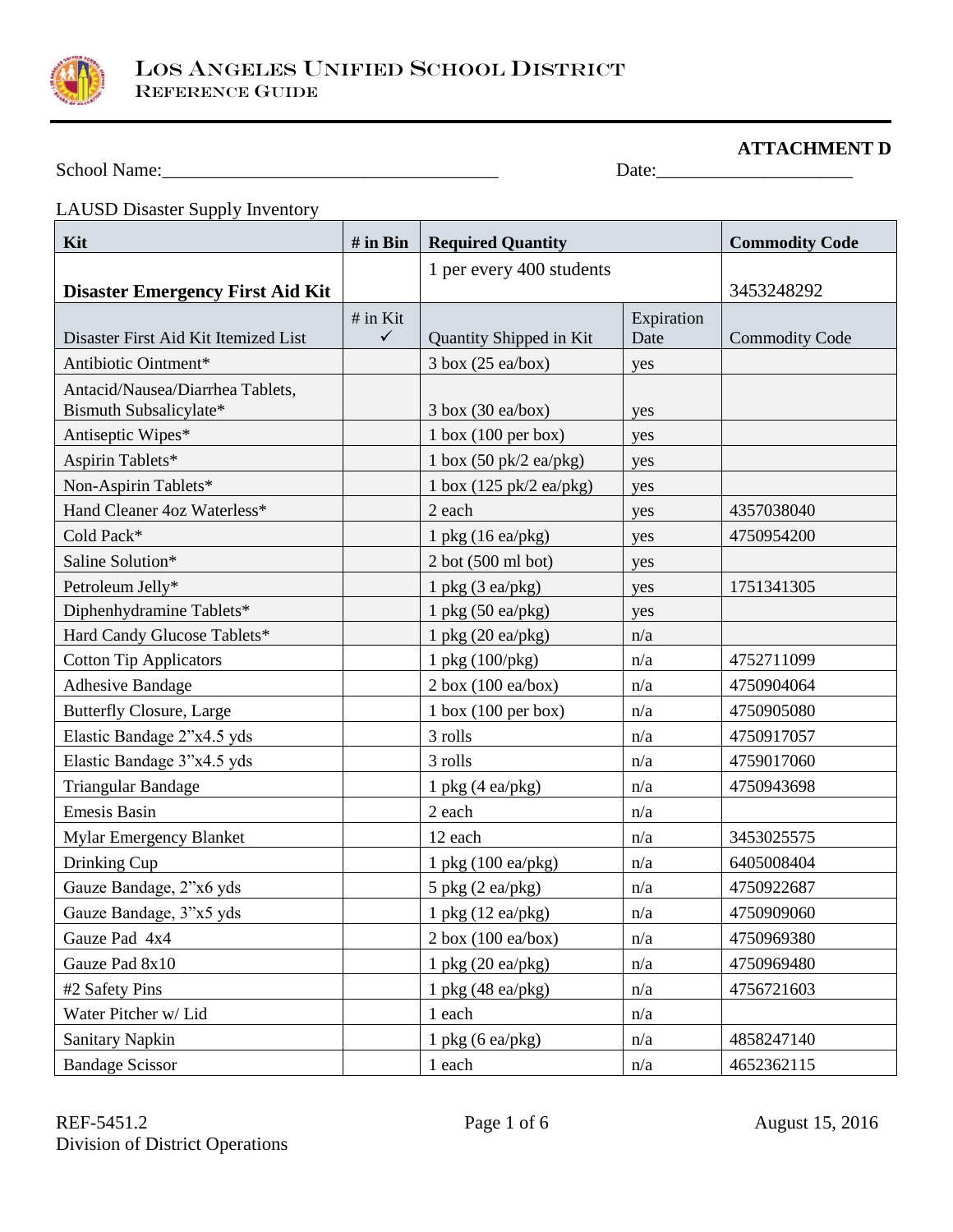

- K. Three years from the date of filling and treatment, replace and treat the water again, following procedures in this Reference Guide.
	- 1. NOTE: Prior to use during an emergency, water must be repurified with another two tablespoons of bleach. Mix thoroughly and allow to stand for 30 minutes before using. The water should have a slight chlorine taste and odor.
	- 2. SUGGESTION: To improve the taste of the water, you may wish to purchase and store powdered drink mix with other disaster supplies. Powdered drink mix and cups should be part of the school's emergency supplies.

| <b>General Stores</b> | <i>Item</i>                                       |
|-----------------------|---------------------------------------------------|
| Distribution          |                                                   |
| Material #            |                                                   |
| 6405008404            | 4 oz. cups (plan on four or more cups per person) |
| 4508723300            | Collapsible water carriers                        |
| 7200620055            | Pump                                              |
| 1004570546            | Water barrel 55 gallon                            |
| 5052538151            | Bleach                                            |
| 2409186065            | Measuring spoons (to measure bleach for each      |
|                       | water barrel)                                     |

## V. Food

Current emergency protocols anticipate that a three-day food supply will be made available at each school in the case of an emergency.

The availability of food products from Food Services will vary depending on the type of cafeteria at a school. Due to storage issues and delivery schedules for schools, Food Services cannot guarantee that a three-day supply of food will always be available at each school site cafeteria. School Administration should work with the Food Services Manager to determine what foods need to be available for emergency use at the site, and plan for the purchasing and storage of additional emergency foods.

The following food availability variables apply:

- 1. Preparation sites with kitchens (elementary & secondary sites serving food not delivered from the Newman Nutrition Center) will have the following types of stored food:
	- Canned food products, such as fruit and vegetables
	- Dry goods, such as graham crackers and cereal
	- Non-refrigerated produce
	- Refrigerated and frozen food products (only available if food can be safely prepared and served and all food safety procedures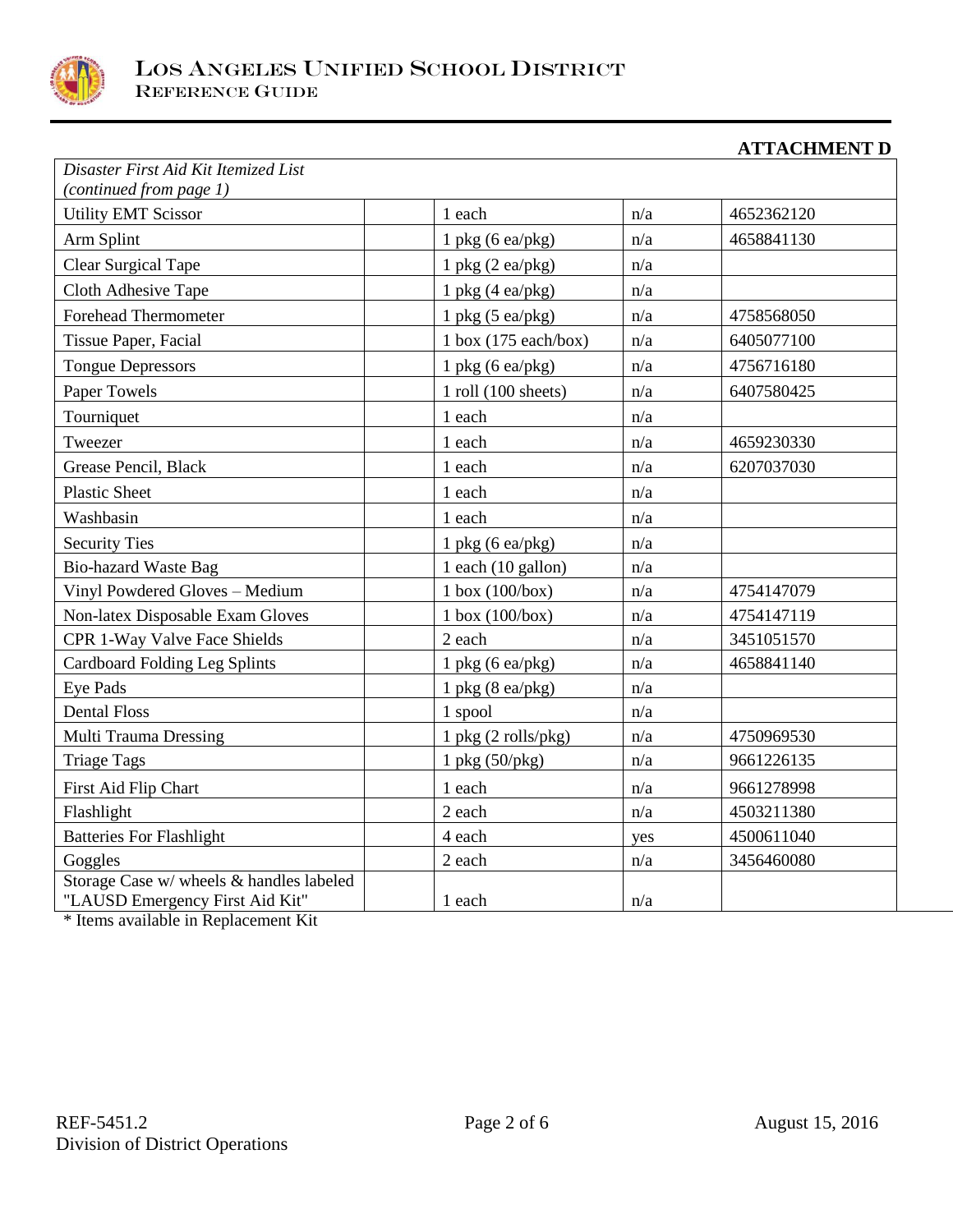

have been maintained—if electricity or gas has been shut off, these products will not be available)

- 2. Newman Nutrition Center Sites (satellite kitchens) will have:
	- Limited dry goods, including graham crackers and cereal
	- Limited back-up meals such as shelf stable supper kits or refrigerated supper kits (lack of storage space and timed delivery schedules prohibits the storage of additional food items not on the menu).

Shelf-stable meals and other supplemental food supplies can be ordered by Administration and placed in the emergency bin, preferably in a new metal trash can to protect the meals from rodents. Schools can order 45 gallon metal trash cans from the General Stores Distribution using Distribution Material # 4503424480.

If additional food is stored on campus or in the Emergency Supply Bin, please be aware of the following conditions:

- Date and rotate any stored food that is not regularly used.
- Avoid food that will attract rodents or insects. Keep food in sealed metal containers, such as new trash cans. Secure the lid on the can and seal it with duct tape, which can be ordered from the General Stores Distribution using Distribution Material # 8322409077.
- Purchase and store a manual can opener in the bin with the food.
- Food bars (five-year shelf life) are available from outside vendors. One bar meets one person's caloric needs for three days.
- 3. Invoicing For Food Used During An Emergency

Due to the nature of the emergency, food provided by the Food Services Division may or may not be invoiced to the site administration for reimbursement.

- If the emergency is a declared State or National Emergency, the school Food Services Manager will provide food products to students and keep records of items served. The cost of these foods may be reimbursed through the government.
- If the event/emergency is not a declared State or National Emergency, the school Food Services Manager will record food items served on a cafeteria invoice and present this to site administration for reimbursement.
- If the American Red Cross uses the school as a shelter for the public, it will utilize its own food supply or reimburse Food Services directly for any food provided.

Specific details regarding food services during emergency situations (lockdowns, etc.) are located on the Principal's Resource page of the Food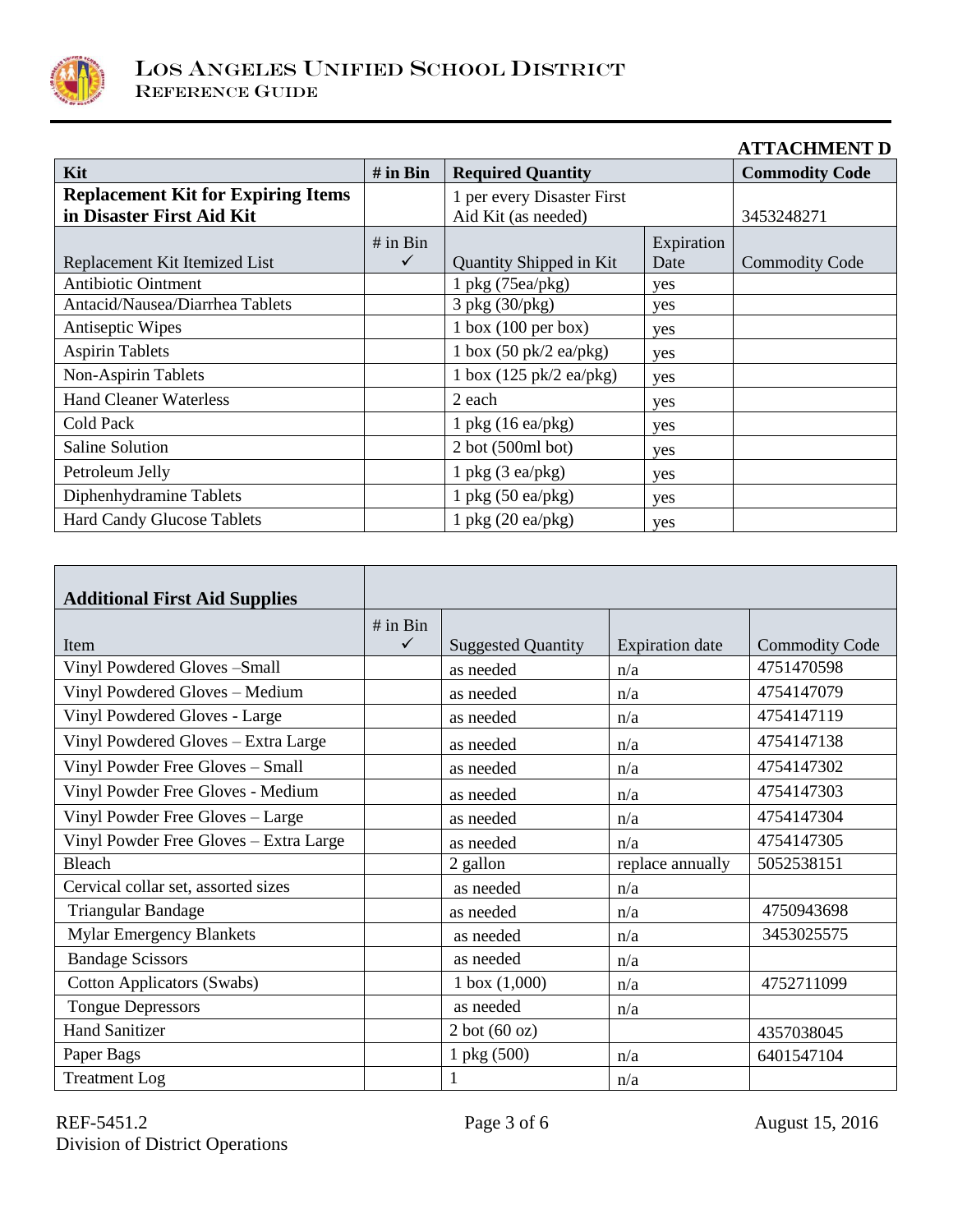Services website at [http://achieve.lausd.net/cafela.](http://achieve.lausd.net/cafela) Food Services Division Standard Operating Procedures are available through each school's Food Services Manager.

VI.First Aid Supplies

First aid kits are available through General Stores Distribution (Distribution Material # 3453248292, listed in the "First Aid & Emergency Supplies" section). Sites are to have a minimum of one kit for every 400 people on campus. Each kit assumes a 10% injury rate and contains sufficient supplies to treat 40 injured people.

The following items in this kit need to be replaced on a regular basis:

| Qty | Unit | Item                                                                 |
|-----|------|----------------------------------------------------------------------|
| 1   | pkg  | Antibiotic ointment 1/32 oz, in foil packet, 75 ea/pkg               |
| 3   | pkg  | Antacid/Nausea/Diarrhea Tablets, 30/pkg                              |
| 1   | box  | Antiseptic Wipes, 5" x 7", 100 per box                               |
| 1   | box  | Aspirin Tablets, $325 \text{ mg} - 2 \text{ tablets/pkg}$ 50 pkg/box |
|     | box  | Non-Aspirin Tablets, 325 mg - 2 tablets/pkg 125/box                  |
| 1   | box  | Non-Aspirin Tablets, 325 mg - 2 tablets/pkg 125/box                  |
| 1   | pkg  | Hand Cleaner 4oz Waterless 70% ethyl alcohol, 2 ea/pkg               |
| 1   | pkg  | Cold Pack $6''$ x 9", 16 ea / pkg.                                   |
| 2   | bot  | Saline solution, 0.9% sodium chloride, 500ml bot.                    |
| 1   | pkg  | Petroleum Jelly 1oz, 3 ea/pkg                                        |
| 1   | pkg  | Diphenhydramine tablets, 12.5 foil/blister pack, 50 ea/pkg           |
|     | pkg  | Hard candy glucose tablets, 20 ea/pkg                                |

All of the above items can be ordered in one package (Distribution Material #3453248271 *First Aid Kit Replacement Supplies*), which allows schools to replace all expired first aid items at the same time.

The LAUSD first aid kits have been approved for District use by District Nursing Services. They contain only materials that are approved for use by people with a Standard First Aid Certificate and do not contain medicines or supplies that are likely to cause an allergic reaction.

Schools are to supplement their first aid supplies with:

- Non-latex, disposable exam gloves and personal protective equipment to be used by the first aid team
- Bleach to be used to make a universal disinfectant (1 part bleach: 10 parts water) to disinfect surfaces or spills of blood or other bodily fluids
- Additional specific medical supplies that may be anticipated based on the school's condition and population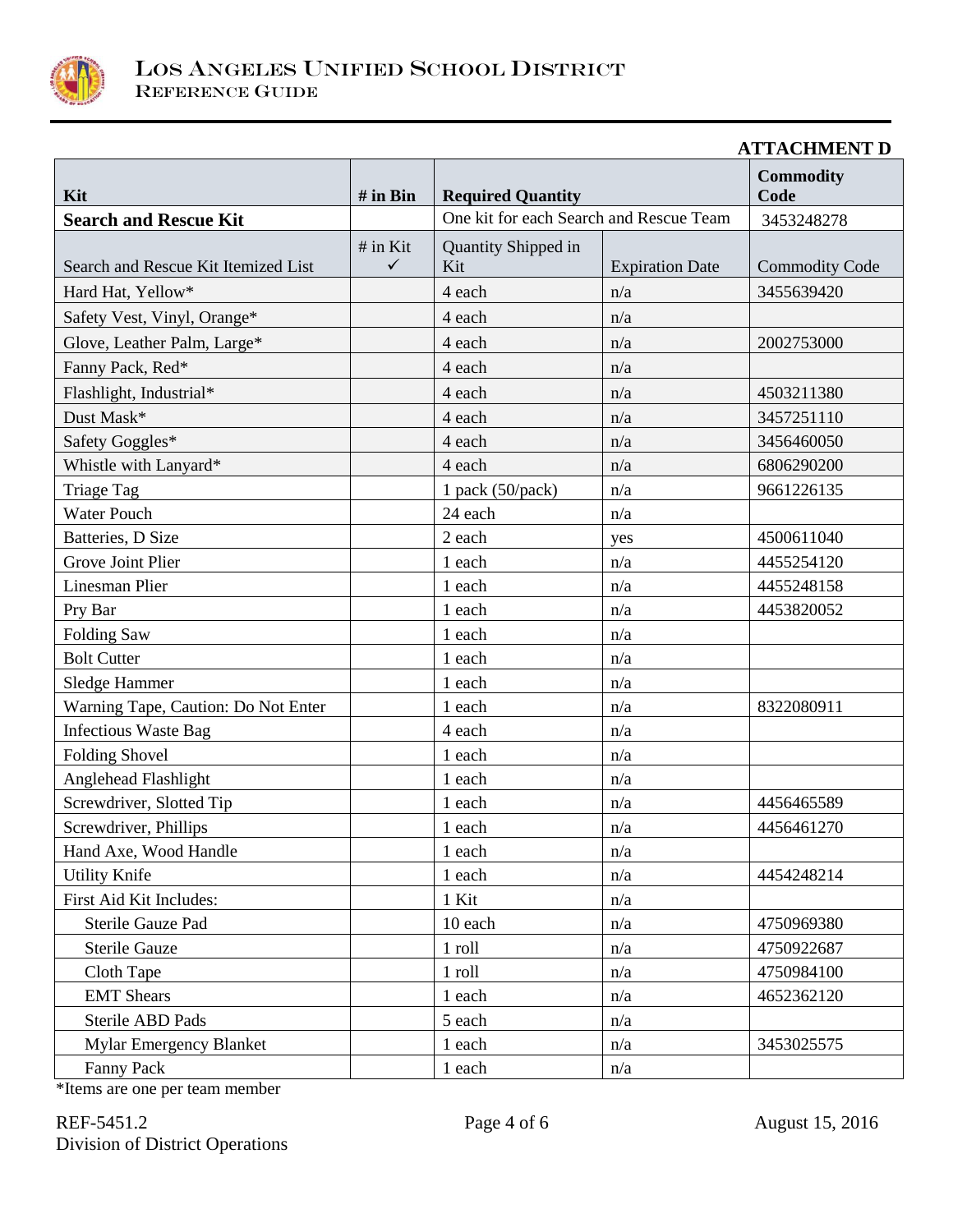

| <b>General Stores</b> | Unit       |                 | <i>Item</i>                            |  |
|-----------------------|------------|-----------------|----------------------------------------|--|
| <i>Distribution</i>   |            |                 |                                        |  |
| Material #            |            |                 |                                        |  |
| 4751470598            | <b>box</b> |                 | Vinyl Powdered Gloves - Small          |  |
| 4754147079            | <b>box</b> |                 | Vinyl Powdered Gloves - Medium         |  |
| 4754147119            | <b>box</b> |                 | Vinyl Powdered Gloves - Large          |  |
| 4754147138            | <b>box</b> |                 | Vinyl Powdered Gloves - Extra Large    |  |
| 4754147302            | box        |                 | Vinyl Powder Free Gloves - Small       |  |
| 4754147303            | <b>box</b> |                 | Vinyl Powder Free Gloves - Medium      |  |
| 4754147304            | <b>box</b> |                 | Vinyl Powder Free Gloves - Large       |  |
| 4754147305            | <b>box</b> |                 | Vinyl Powder Free Gloves – Extra Large |  |
| 5052538151            |            | galBleachBleach | <b>Bleach</b>                          |  |

Schools are expected to always be aware of the specific needs of vulnerable students and staff and stock their supplies accordingly. Medicines stored at school should be evacuated to the first aid/triage station during all emergencies and drills.

Students who have specific needs include students receiving Special Education services as well as students listed in the Welligent reports that are kept in the School Emergency Response Box.

## VII.Search and Rescue Supplies

Search and rescue teams consist of four members. The number of search and rescue teams needed varies by site. Schools can purchase a search and rescue kit with all of the supplies needed for one team by ordering Distribution Material # 3453248278 from General Stores Distribution. The kit contains both the personal protective equipment (PPE) needed for every member of the team and their tools.

| <b>BASIC SEARCH AND RESCUE (SAR Tools)</b><br>(Supplies per 4-Member Team) |                            |
|----------------------------------------------------------------------------|----------------------------|
| <b>General Stores Distribution</b><br>Material #                           | <i>Item</i>                |
| 4455254120                                                                 | Adjustable pliers (10")    |
| 4455235140                                                                 | Lineman pliers $(8)$       |
| 4455248158                                                                 | Pliers $(6)$               |
|                                                                            | Bolt cutters (18")         |
|                                                                            | Hammer (3 lbs.)            |
| 6652452120                                                                 | Plastic bags (6)           |
|                                                                            | Folding shovel             |
|                                                                            | Anglehead flashlight       |
|                                                                            | Phillips screwdriver $(6)$ |
|                                                                            | Screwdriver (8"            |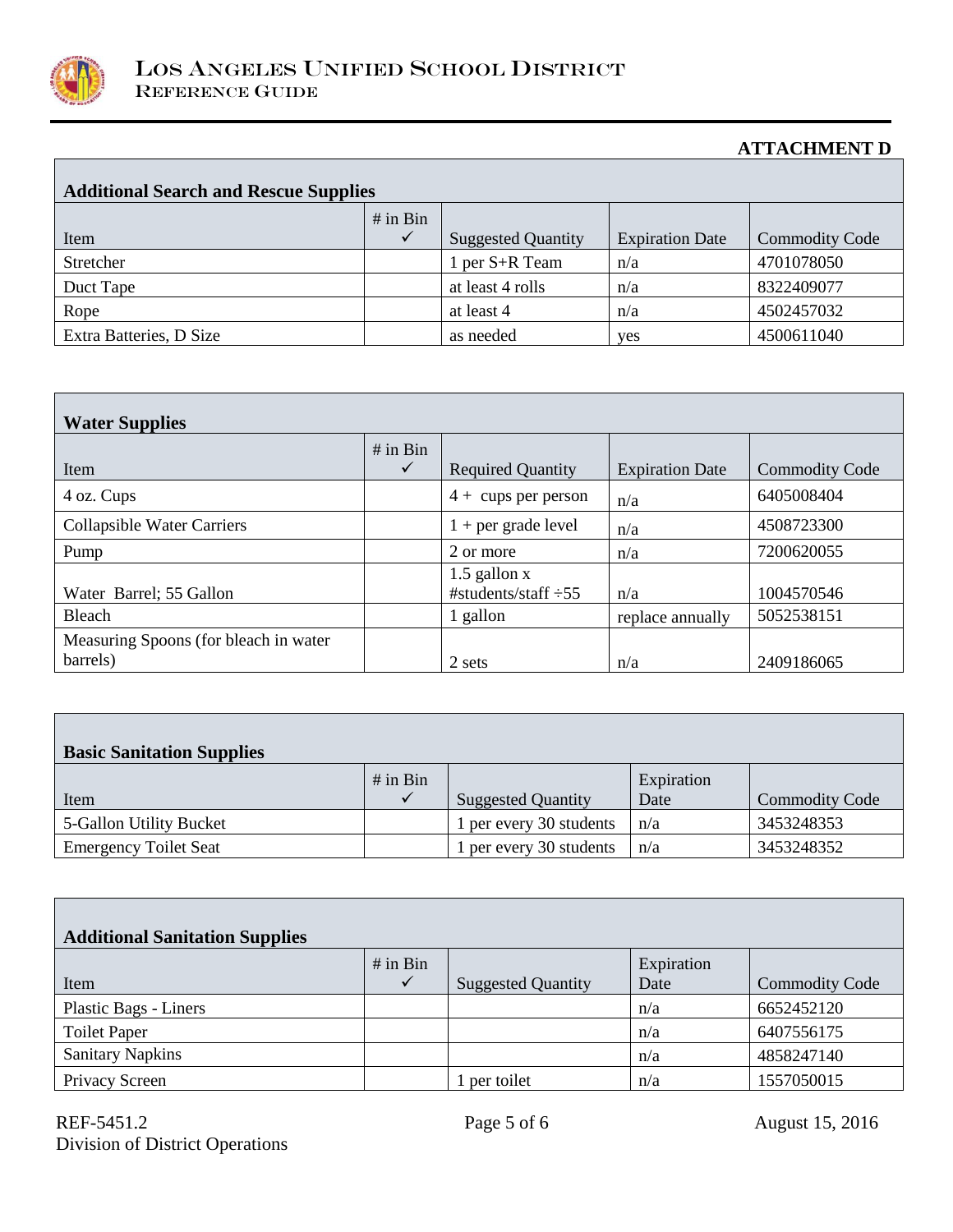

| 4454248214 | Utility knife                 |
|------------|-------------------------------|
|            | Prybar 24, 3/4                |
|            | <b>Folding Saw</b>            |
|            | Hand Axe Wood Handle 15"      |
|            | Duffle bag                    |
| 4701078050 | Stretcher                     |
| 8322080911 | Barricade tape (Do Not Enter) |
|            | 24 Each Water Pouch           |

| BASIC SEARCH AND RESCUE (SAR PPE Supplies) |                          |  |
|--------------------------------------------|--------------------------|--|
| (Supplies per Team Member)                 |                          |  |
| <b>General Stores Distribution</b>         | <i>Item</i>              |  |
| Material #                                 |                          |  |
| 5 Colors:                                  |                          |  |
| 3455639420,                                | Hard hat (OSHA approved) |  |
| 22, 30, 35                                 |                          |  |
|                                            | <b>Vest Orange</b>       |  |
|                                            | Gloves, leather palms    |  |
| 4503211380                                 | Flashlight               |  |
| 3457251110                                 | Dusk mask                |  |
| 3456560050                                 | Safety goggles           |  |
| 3453248300                                 | First-aid kit (small)    |  |
| 6806290200                                 | Whistle with lanyard     |  |
| 9661226135                                 | Triage tag (50 pkg)      |  |
| 4500611040                                 | Extra batteries ("D")    |  |
| 8322409077                                 | Duct tape                |  |
| 4502457032                                 | Rope                     |  |
|                                            | Fanny pack, red, 10 x 4  |  |

## VIII.Sanitation Supplies

Schools need to provide enough portable toilets and sanitary supplies to serve their school population. The supplies that are needed can be purchased through the District's General Stores Distribution. Many of these supplies can be ordered with regular school custodial supplies and rotated in the emergency supply bin so they remain fresh.

Many schools also provide sanitation supplies as part of a classroom lockdown kit. To eliminate the cost of purchasing two sets of supplies, schools with lockdown kits are encouraged to have teachers bring those kits with them to the Assembly Area when they evacuate. Schools are expected to have one toilet for every 30 people on campus.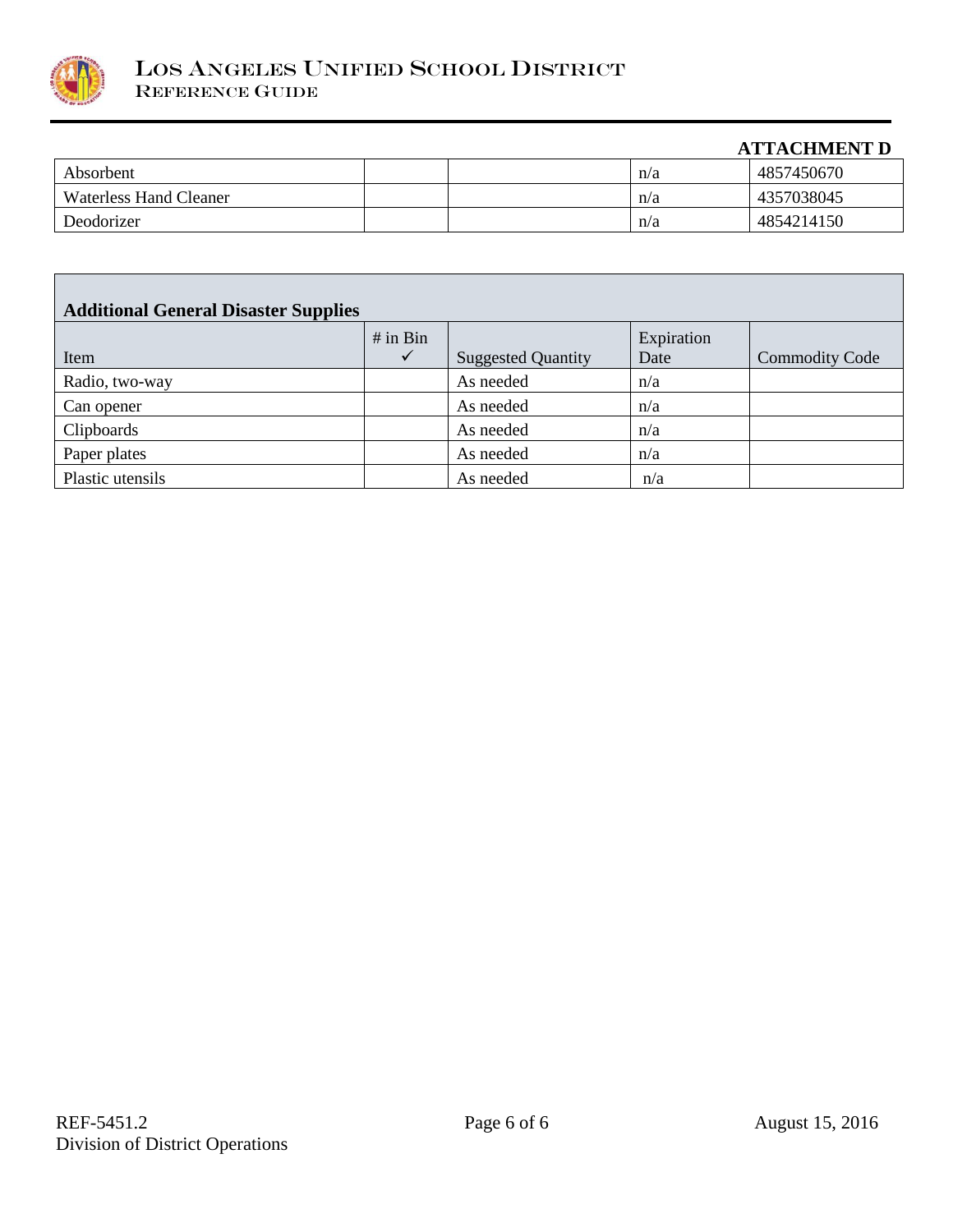

| <b>BASIC SANITATION SUPPLIES</b>                 |                              |  |
|--------------------------------------------------|------------------------------|--|
| <b>General Stores Distribution</b><br>Material # | <i>Item</i>                  |  |
| 3453248353                                       | 5-Gallon Utility Bucket*     |  |
| 3453248352                                       | <b>Emergency Toilet Seat</b> |  |

\* Schools can save and recycle the 5-gallon white buckets used for floor wax, etc. and eliminate the expense of purchasing new buckets.

| OTHER SANITATION SUPPLIES THAT ARE NEEDED |                               |  |
|-------------------------------------------|-------------------------------|--|
| <b>General Stores Distribution</b>        | <i>Item</i>                   |  |
| Material #                                |                               |  |
| 6652452120                                | Plastic Bags - Liners         |  |
| 6407556175                                | <b>Toilet Paper</b>           |  |
| 4858247140                                | <b>Sanitary Napkins</b>       |  |
| 1557050015                                | Privacy Screen                |  |
| 4857450670                                | Absorbent                     |  |
| 4357038045                                | <b>Waterless Hand Cleaner</b> |  |
| 4854214150                                | Deodorizer                    |  |

Toilets/buckets that capture waste are preferable to other means of waste storage such as digging a field latrine. Human waste is to be stored in plastic bags and placed in SEPARATE dedicated dumpsters. IT IS TO BE CONSIDERED HAZARDOUS MATERIAL.

## IX. Emergency Containers

Every LAUSD school site has been provided with a shipping container exclusively for the storage of emergency supplies. Other items may not be stored in the emergency container at any time. Containers should be staged away from buildings near where students evacuate so that supplies are readily available during an emergency. The outside and inside of the container should be checked at least once each semester to ensure that there are no leaks or holes in the container and that is otherwise in good condition. Any leaks or holes should be repaired promptly to minimize the chance of water, vermin or damages to emergency supplies.

Each emergency container should have a covered handle with eyes through which a padlock can be placed. Emergency containers must be locked and schools are to use the covered lock area, which does not allow bolt cutters to be used on the lock and prevents theft of materials. A standard padlock may not fit inside the covered are. Schools that do not have a padlock that fits inside the covered lock area may contact the Maintenance and Operations Lock Department at 213-745-1600 for assistance with obtaining an appropriate lock. It is a good idea to lock the container in a visible location with a second, matching padlock as an additional theft deterrent.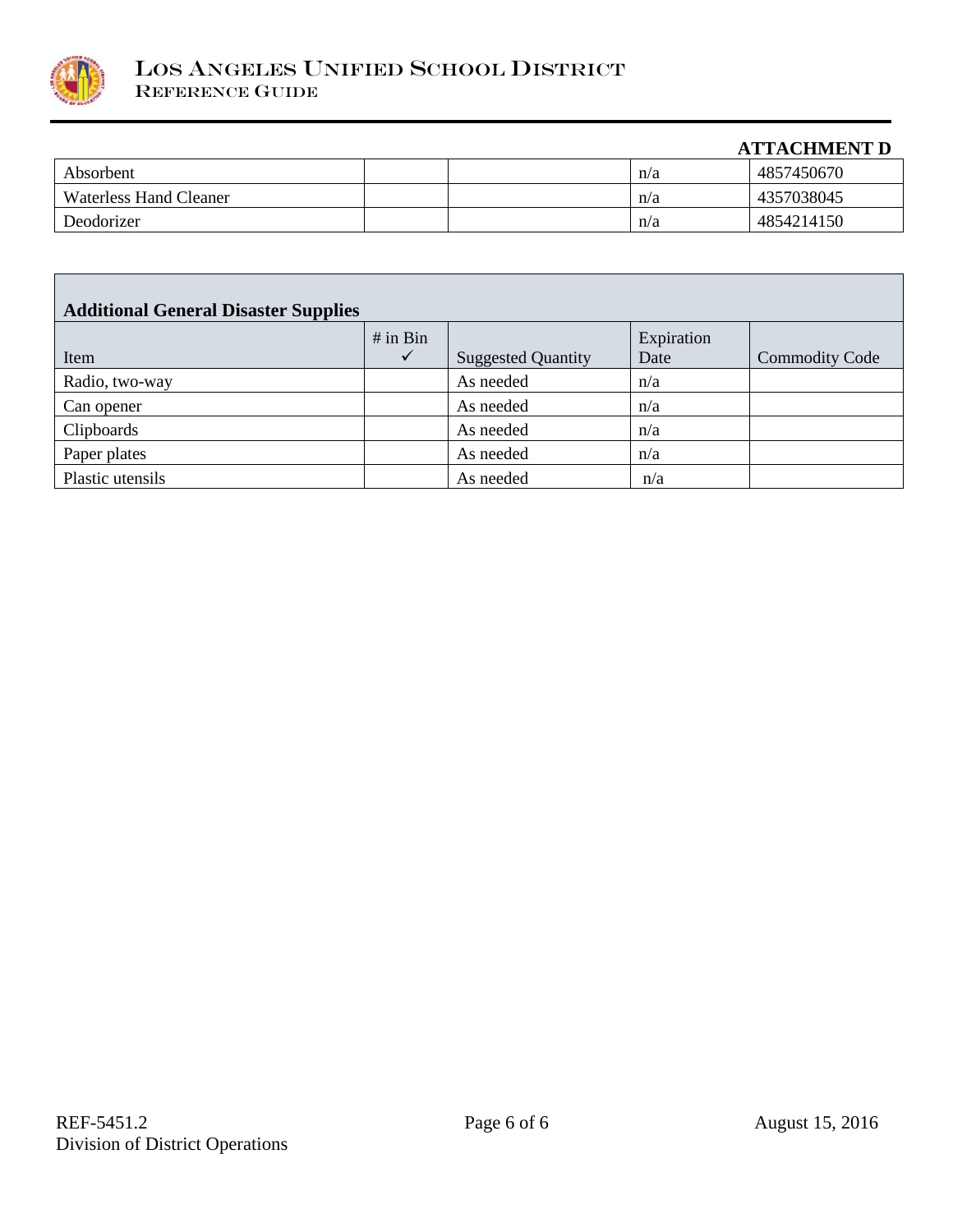

X. Classroom Emergency Supplies

Schools can supplement their emergency supplies by placing specific supplies in classrooms to be used during a lockdown or shelter in place. These supplies usually consist of sanitation supplies outlined in section VII, supplemented with a box of snack bars, bottled water, and simple first aid supplies. Classroom emergency supplies should be placed near the classroom's primary evacuation door.

Many elementary schools have a backpack in every classroom with class rosters, basic first aid supplies and comfort supplies for students.

Comfort supplies are essential for the well-being of students. Schools may elect to request that parents provide comfort kits for students. Attachment C is a sample request letter that schools may use for this purpose. Schools should consider storing games and activities for use during prolonged evacuations. Some schools have rolls of butcher paper and crayons for students to use while they wait in the assembly area.

Many schools have a plastic tarp for every class. The tarp acts as a base for students to keep them together. In addition, the tarp can be used as a rain cover for the class during inclement weather or as a ground cover when sitting on the grass. Schools are asked to store cases of large plastic bags that can be used as ponchos to keep students dry in wet weather or warm on cold, windy days.

XI. Two-Way Radios

Schools are to have at least one two-way radio that is configured to contact another school or the Los Angeles School Police Department in an emergency. Early education centers have a radio that they can use to contact the closest elementary school. Elementary schools have at least one "Emergency" radio that has a second channel used to contact their closest secondary school. Secondary schools have a base station that has a second channel that can contact School Police directly. Emergency radio information is found in Reference Guide 6343.0, *School-Based Radio Systems*

Because these radios may be the only reliable method of communication in a major emergency, schools are expected to test them during the fall and spring disaster drills. The Inter-Campus/District-wide Safety Communications Test is held every semester to test radio communications. Information about the radio test can be found in Reference Guide 5854.3, *Inter-Campus/District-wide Safety Communications Test*, updated annually.

Schools should have an adequate number of two-way radios to communicate among emergency teams during an emergency. All school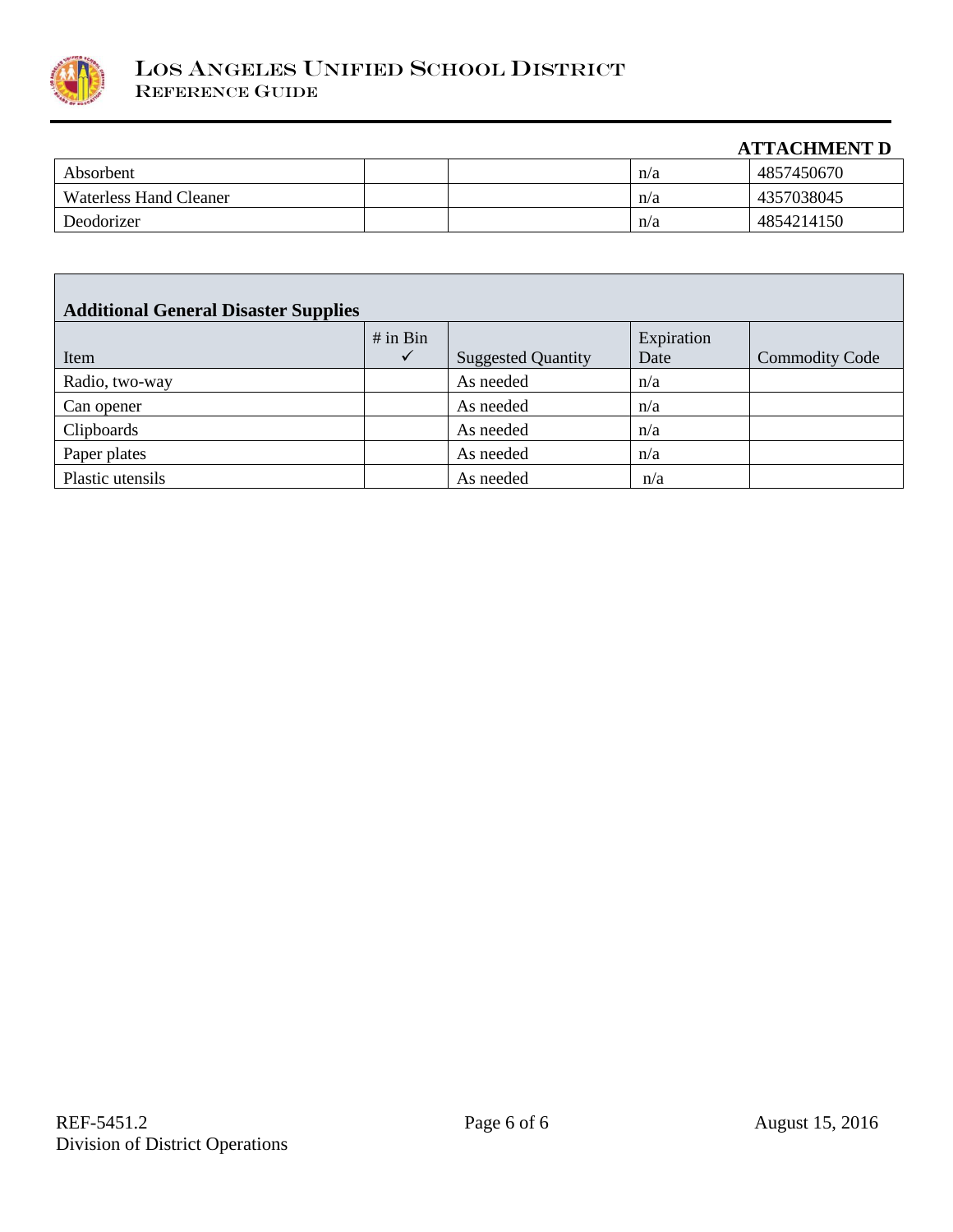

radios should be kept charged and in working order. Radios may be assigned to different employees during emergencies than during day-to-day school operation. The online radio inventory is to be completed annually by each school and is to include radios that may be reserved for emergency use. The inventory is accessed through the Radio Unit's website, [http://achieve.lausd.net/radiounit.](http://achieve.lausd.net/radiounit)

Schools that need to purchase replacement radios can order them directly from the General Stores warehouse. All requests for radio repair services should be submitted directly to the Radio Unit Branch using the IT Self-Service system at [http://achieve.lausd.net/Page/286.](http://achieve.lausd.net/Page/286)

XII. School Emergency Documents

School site administrative staff must store the supplies that they will need to manage emergencies at school sites. Schools should follow Reference Guide 5450.1 *School Emergency Response Boxes* and have current lists of students and staff in the box. Schools can also keep copies of emergencyrelated District Reference Guides in the box. Schools should have enough copies of the information kept in the box so that, if necessary, they can move their entire school population to another campus and be able to account for and reunite all students. Schools that need additional boxes can order them using Distribution Material # 3453248385.

In addition to hard copies of all school information, administrative staff needs to store office supplies for making signs for parents, yellow barricade tape to direct people away from hazards, pens, paper, markers, tape, and all school forms that will be necessary to manage the evacuation, accounting, and reunification of the entire school population.

XII. Sources of Funding/Donations

There is currently no specific budget line for emergency supplies. Schools can allocate funds from any non-restricted budget. Some schools have allocated a small percentage every year, while others have set aside larger amounts as needed.

District policy makes it possible for individuals and groups to make donations for emergency preparedness supplies and equipment. Parents, individuals, businesses, and community groups may directly donate funds and/or supplies to schools.

Fiscal Procedures:

- 1. Any Parent Teacher Student Association (PTSA), approved parent group, business, individual, or interested party may donate funds directly to the Student Body Fund in a trust account entitled "Earthquake Preparedness."
- 2. All gifts to school student bodies must be approved by the School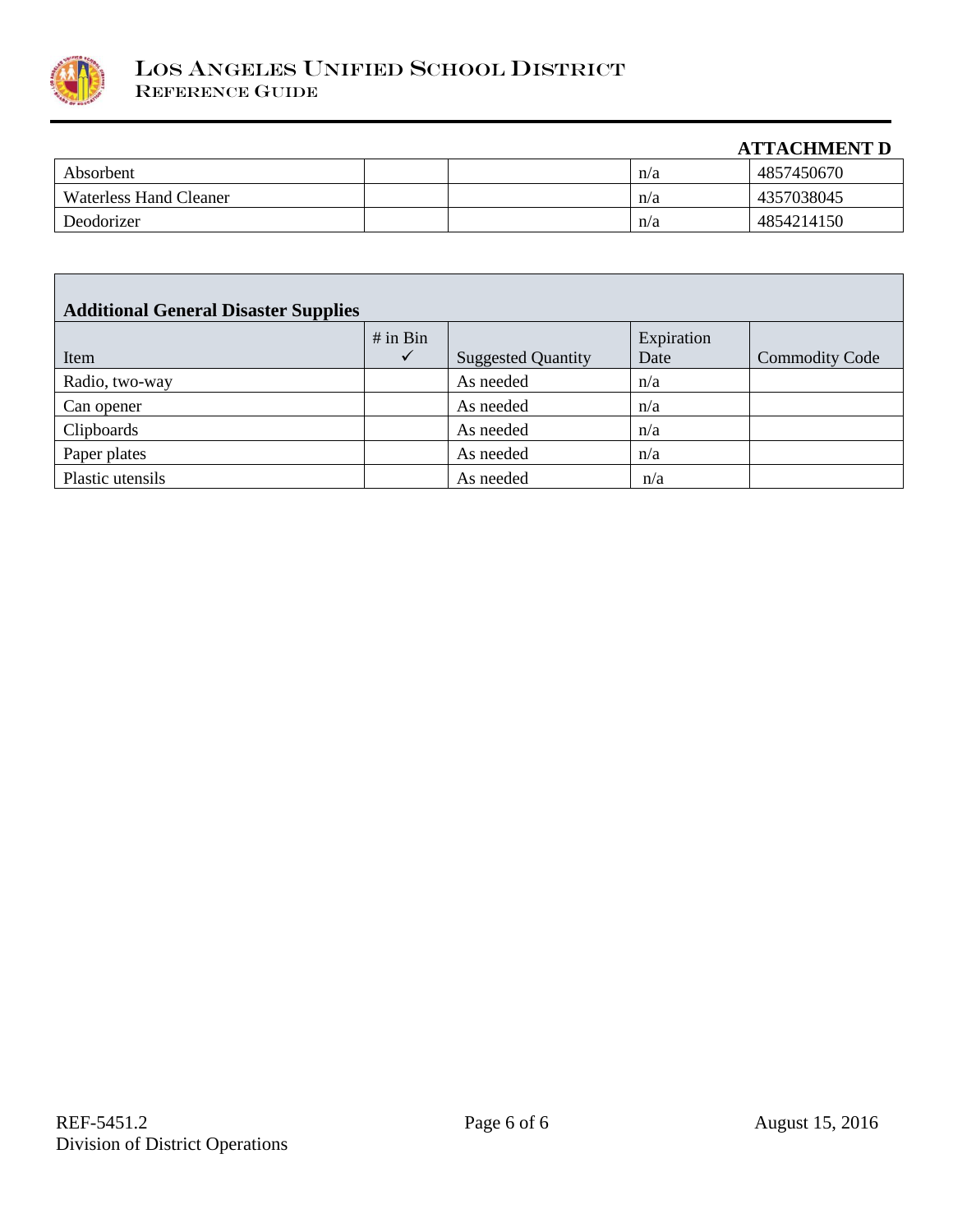

Fiscal Services Branch.

Possible Funding Strategies:

- 1. Conduct fund-raising events.
- 2. Announce earthquake/emergency preparedness needs in the school bulletin, parent letter, school and community newspaper.
- 3. Use individual contacts with corporations to generate contributions of cash or supplies.
- 4. Identify school representatives to make presentations to service clubs regarding earthquake preparedness needs.

Student Involvement:

- 1. Form a student Emergency Preparedness Club.
- 2. Assist in organizing fundraising projects.

Adopt-A-School Program:

1. Consult with your Adopt-A-School sponsor(s) to best use their talents and resources.

Faculty Involvement:

- 1. Discuss creative ideas to purchase supplies.
- 2. Convey specific school needs to appropriate community contacts.

**RELATED RESOURCES:** For training on how to use emergency supplies and manage emergency situations, please see the Safety Training in Emergency Preparedness at Schools (STEPS) website at STEPS.lausd.net.

> REF-5450.1, *School Emergency Response Boxes*, dated March 19, 2013, issued by the Office of School Operations

REF-5803.3, *Emergency Drills and Procedures*, dated March 2, 2016, issued by the Office of School Operations

REF-6537.0, *Inter-Campus/District-Wide Safety Communications Test*, dated July 27, 2015, issued jointly by the Office of Educational Services and the Information Technology Division

REF-6343.0, *School-Based Radio Systems,* dated July 29, 2014, issued by the Information Technology Division

Federal Emergency Management Agency at [www.fema.gov](http://www.fema.gov/)

FEMA for Kids at [www.fema.gov/kids](http://www.fema.gov/kids)

LA Chapter of the Red Cross at [www.redcrossla.org](http://www.redcrossla.org/)

California Emergency Management Agency at [www.calema.ca.gov](http://www.calema.ca.gov/)